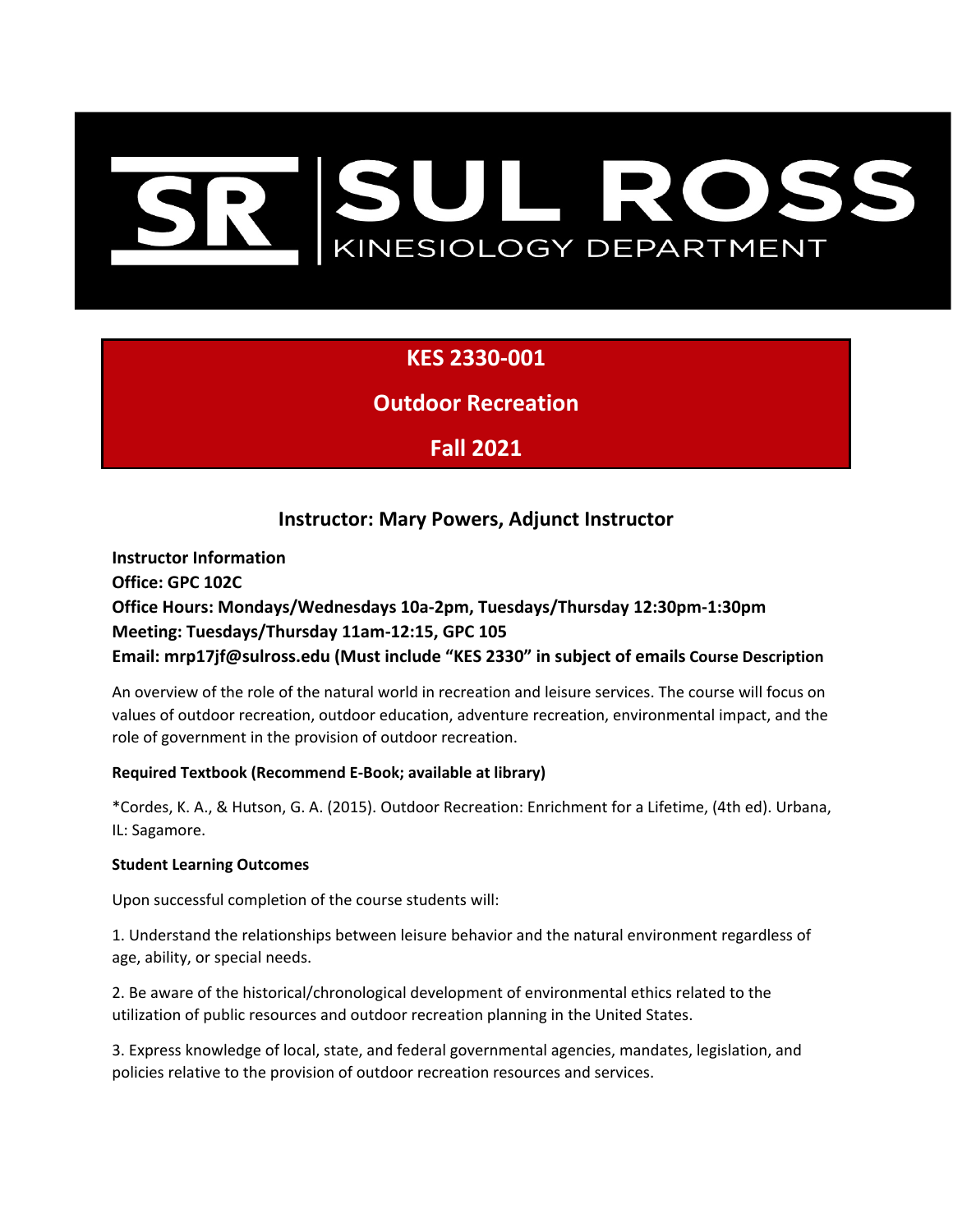4. Recognize management concepts appropriate to the provision of outdoor recreation opportunities and the stewardship of natural resources within diverse delivery systems.

5. Understand principles and guidelines for a variety of outdoor recreation experiences such as interpretative programs, environmental education, and resources management.

6. Be familiar with issues of professionalism and professional development related to the provision of outdoor recreation services.

7. Understand a variety of trends and issues that impact the provision of outdoor recreation services now and in the future.

### **Marketable Skills –**

Communication – Students will gain communication skills by working in groups and collaborating in discussions and activities.

### **STYLE OF TEACHING**

The objectives of this course will be met through an integrated teaching style that will include lecture, discussion, activities, and presentations. Students will be expected to remain actively involved in class discussions and will be responsible for reading all assigned material for this class. This is a face-to-face ed course. Lectures will not be recorded. *All assignments shall be turned in via blackboard. No assignments will be accepted via email.* 

### **ATTENDANCE/EXCESSIVE ABSENCES**

ATTENDANCE IN THIS CLASS IS MANDATORY – POINTS ARE EARNED FOR YOUR PARTICIPATION IN CLASS

DISCUSSIONS AND ACTIVITIES. An absence because of participation in an official University activity is considered to be an authorized/excused absence **if the student provides written notification prior to the absence**. While every effort will be made by departments to minimize missed class time of students by careful scheduling of authorized University activities, when a student has to miss a class due to an authorized University activity, it will be the responsibility of the student to notify the instructor of the class in advance. The department responsible for the authorized University activity will also notify instructors through the Student Life Office by providing an excused absence list to the office. Instructors will give students participating in an authorized University activity the opportunity to make up class work, including tests, within a reasonable time and at the convenience of the instructor. The instructors may, at their discretion, drop a student from a course when the student has a total of nine absences. A student who is dropped from a course for excessive absences will be notified in writing by the Center for Enrollment Services after the drop has been approved by the Provost and Vice President for Academic and Student Affairs. Any student dropped for excessive absences will receive either an "F" upon the faculty member's discretion.

### **Cell phone policy:**

The use of cell phones, smart phones, computers or other mobile communication devices disruptive, and is therefore prohibited during class. Accommodation request can be made via written email and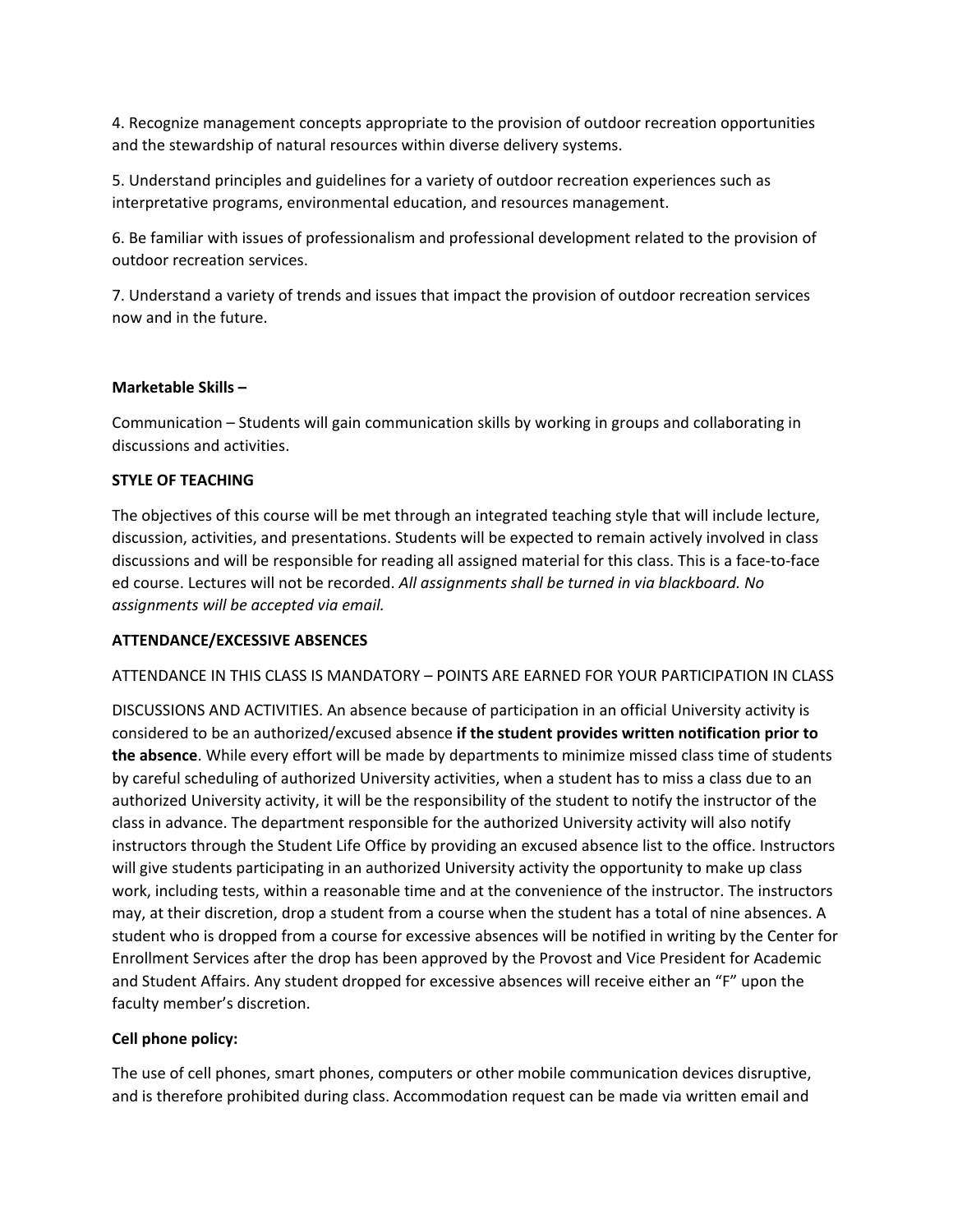consultation with faculty instructor. Except in emergencies, please step out of the classroom to use the phone.

# **ACADEMIC INTEGRITY**

Students in this class are expected to demonstrate scholarly behavior and academic honesty in the use of intellectual property. A scholar is expected to be punctual, prepared, and focused. Meaningful and pertinent participation is required. Examples of academic dishonesty include, but are not limited to:

- • Turning in work as original that was used in whole for another course and/or professor;
- Turning in another person's work as one's own;
- • Copying from professional works or internet sites without citation.

## *Any of these offenses will result in a zero for the assignment with no option to redo for credit*

## **Academic Affairs Service Statement**

Sul Ross faculty, staff, and students are expected to model responsible citizenship through service activities that promote personal and academic growth while enhancing the university, local, regional, national, and global communities. These activities will foster a culture of academic/public engagement that contributes to the achievement of the university's mission and core values.

### **Academic Excellence Statement**

Sul Ross holds high expectations for students to assume responsibility for their own individual learning. Students are also expected to achieve academic excellence by:

- • Honoring the core values of Sul Ross.
- • Upholding high standards of habit and behavior.
- • Maintaining excellence through class attendance and punctuality.
- • Preparing for active participation in all learning experiences.
- • Putting forth their best individual effort.
- Continually improving as independent learners.
- • Engaging in extracurricular opportunities that encourage personal and academic growth.
- • Reflecting critically upon feedback and applying these lessons to meet future challenges.

### **Academic Civility Statement**

Students are expected to interact with professors and peers in a respectful manner that enhances the learning environment. Professors may require a student who deviates from this expectation to leave the face-to-face (or virtual) classroom learning environment for that particular class session (and potentially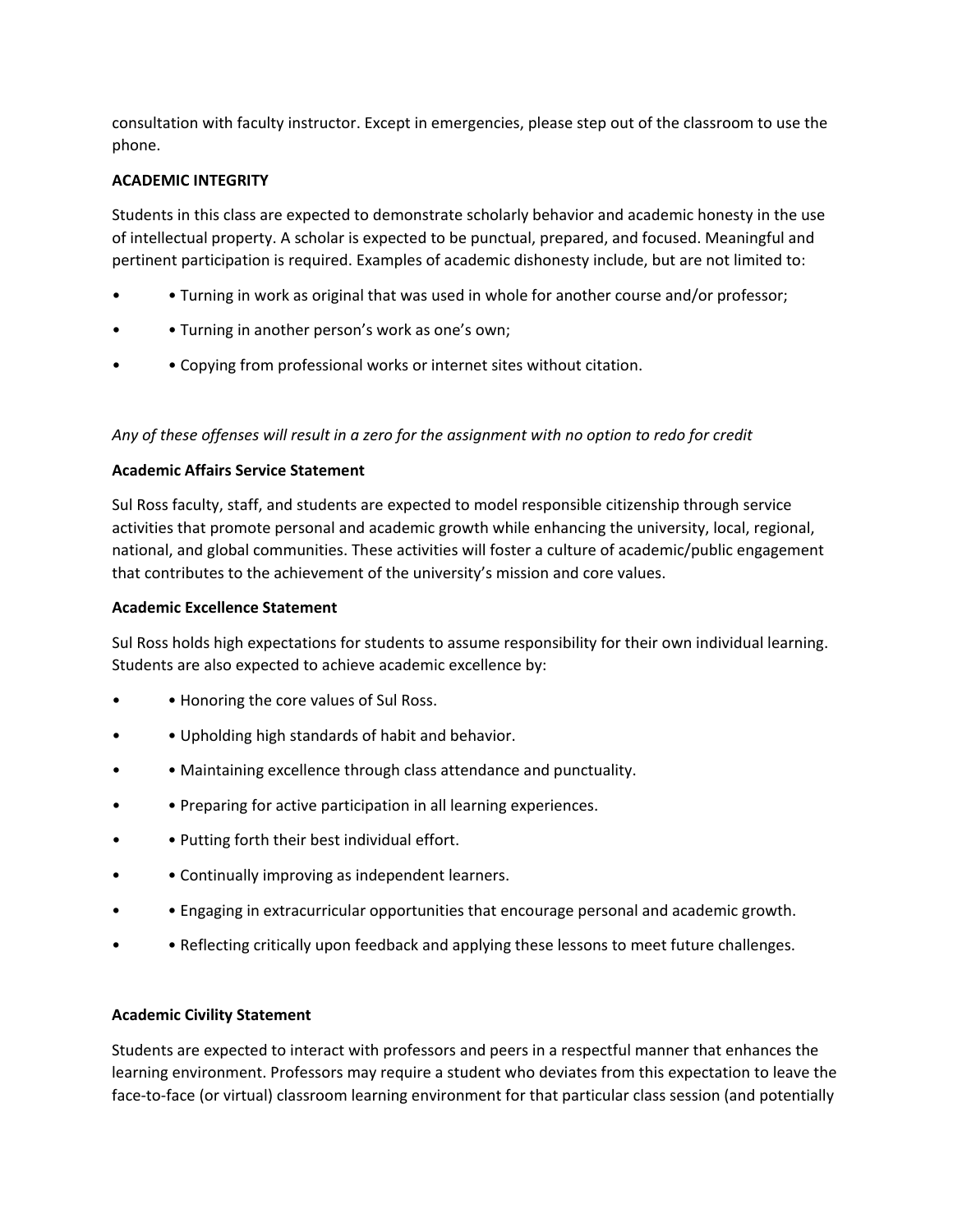subsequent class sessions) for a specific amount of time. In addition, the professor might consider the university disciplinary process (for Academic Affairs/Student Life) for egregious or continued disruptive behavior.

## **Accidents & Injuries**

In the case of bodily or personal property damage, the Kinesiology Department will not be held responsible. The student must report any field experience related injury or illness to the Instructor immediately. Any expense incurred due to injury or illness will be the student's responsibility.

# **Distance Education Statement**

Students enrolled in distance education courses have equal access to the university's academic support services, such as Smarthinking, library resources, online databases, and instructional technology support. For more information about accessing these resources, visit the SRSU website. Students should correspond using Sul Ross email accounts and submit online assignments through Blackboard, which requires secure login information to verify students' identities and to protect students' information. The procedures for filing a student complaint are included in the student handbook. Students enrolled in distance education courses at Sul Ross are expected to adhere to all policies pertaining to academic honesty and appropriate student conduct, as described in the student handbook. Students in web-based courses must maintain appropriate equipment and software, according to the needs and requirements of the course, as outlined on the SRSU website.

# SRSU Disability Services:

ADA (Americans with Disabilities Act) Sul Ross State University (SRSU) is committed to equal access in compliance with Americans with Disabilities Act of 1973. It is SRSU policy to provide reasonable accommodations to students with documented disabilities. It is the student's responsibility to initiate a request each semester for each class. Students seeking accessibility/accommodations services must contact Rebecca Greathouse Wren, LPC-S, SRSU's Accessibility Services Coordinator at 432-837-8203 (please leave a message and we'll get back to you as soon as we can during working hours), or email [rebecca.wren@sulross.edu.](mailto:rebecca.wren@sulross.edu) Our office is located on the first floor of Ferguson Hall (Suite 112), and our mailing address is P.O. Box C-122, Sul Ross State University, Alpine, Texas, 79832.

### **BLACKBOARD SUPPORT**

**Please contact blackboardsupport@sulross.edu with any SRSU Blackboard questions or concerns.** 

| <b>Grade Requirements &amp; Points</b>         |            | <b>Grading Scale</b> |   |  |
|------------------------------------------------|------------|----------------------|---|--|
| Distribution Grading: see below for            |            |                      |   |  |
| description                                    |            |                      |   |  |
| Presentation $-$<br>Outdoor Job<br>Profile $=$ | 100 points | $900 - 1000 =$       | А |  |